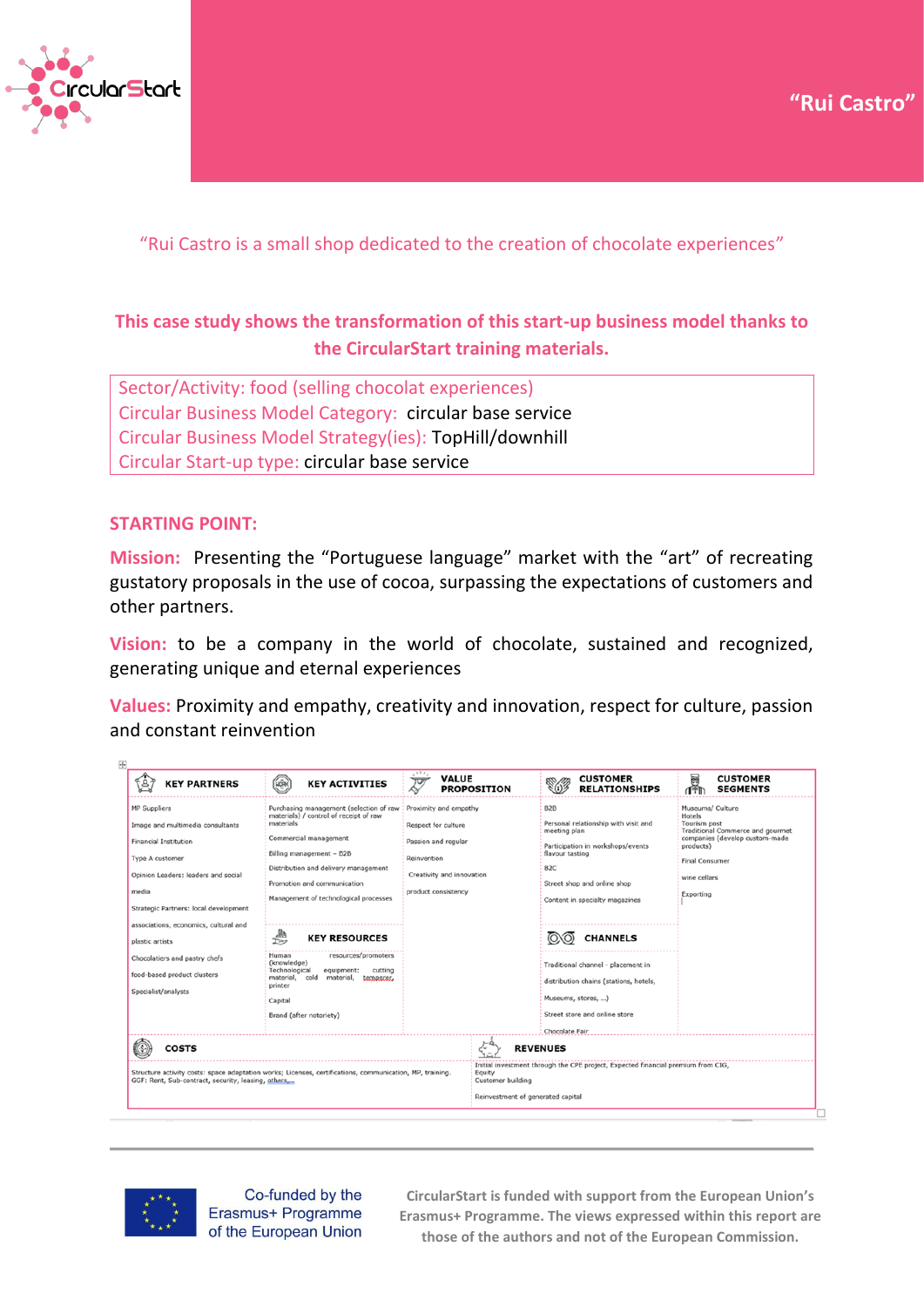





## **Initial circularity profile – Results from the application of the Assessment Tool**

### **FOLLOWED LEARNING PATH:**

| <b>Units</b>  | <b>IDEATION</b> | <b>INTEGRATION</b> | <b>VALIDATION</b> | <b>IMPLEMENTATION</b> |
|---------------|-----------------|--------------------|-------------------|-----------------------|
| Unit 1        | X               |                    | X                 | X                     |
| Unit 2        | X               | X                  | X                 | X                     |
| Unit 3        | X               |                    | X                 | X                     |
| Unit 4        | X               | X                  |                   | X                     |
| <b>Unit 5</b> | X               | X                  |                   |                       |
| Unit 6        | X               |                    |                   |                       |
| Unit 7        | X               |                    |                   |                       |
| Unit 8        | X               |                    |                   |                       |
| Unit 9        | X               |                    |                   |                       |



Co-funded by the Erasmus+ Programme of the European Union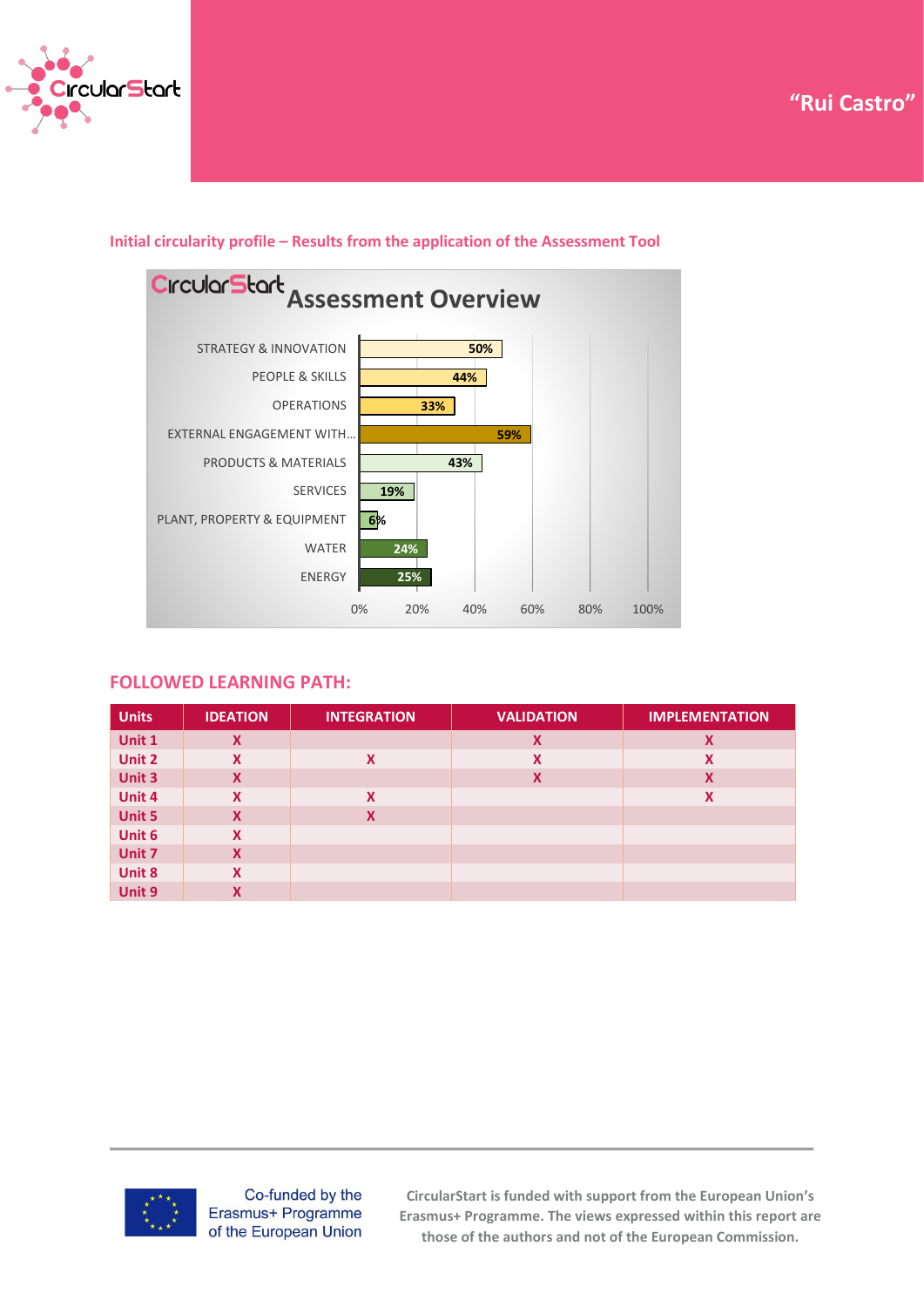

### **FINAL CIRCULAR BUSINESS MODEL:**

**Mission:** To present the "Portuguese language" market with the "art" of recreating gustatory proposals, sustainable in the use of cocoa, surpassing the expectations of customers and other partners.

**Vision**: In 2023, to be a company in the world of chocolate, sustainable and recognized, generating unique and eternal experiences.

#### **Values**:

Proximity and Empathy Criativity and innovation Respect for Culture and Local Communities Passion and Constant Reinvention

| <b>KEY PARTNERS</b>                                                                                                                                                                                                                                                                                                                                                                      | <b>HORK</b><br><b>KEY ACTIVITIES</b>                                                                                                                                                                                                                                                                                                                                                                                                                                                                                                                                                                                          | <b>VALUE</b><br>᠊ᠨᠣ | <b>PROPOSITION</b> | <b>CUSTOMER</b><br><b>RELATIONSHIPS</b>                                                                                                                                                                                                                                                                                                                                                           | <b>CUSTOMER</b><br>圝<br><b>SEGMENTS</b>                                                                                                                                             |  |
|------------------------------------------------------------------------------------------------------------------------------------------------------------------------------------------------------------------------------------------------------------------------------------------------------------------------------------------------------------------------------------------|-------------------------------------------------------------------------------------------------------------------------------------------------------------------------------------------------------------------------------------------------------------------------------------------------------------------------------------------------------------------------------------------------------------------------------------------------------------------------------------------------------------------------------------------------------------------------------------------------------------------------------|---------------------|--------------------|---------------------------------------------------------------------------------------------------------------------------------------------------------------------------------------------------------------------------------------------------------------------------------------------------------------------------------------------------------------------------------------------------|-------------------------------------------------------------------------------------------------------------------------------------------------------------------------------------|--|
| MP Suppliers with stamp "Growing Great"<br>Chocolate"<br>Image and multimedia consultants<br><b>Financial Institution</b><br>Type A customer<br>Opinion Leaders: leaders and social<br>media<br>Strategic Partners: local development<br>associations, economics, cultural and<br>plastic artists<br>Chocolatiers and pastry chefs<br>food-based product clusters<br>Specialist/analysts | Purchasing management (selection of raw<br>Proximity and empathy<br>materials) / control of receipt of raw<br>materials<br>Respect for culture<br>Commercial management<br>Passion and regular<br>Billing management - B2B<br>Reinvention<br>Distribution and delivery management<br>Creativity and innovation<br>Promotion and communication<br>product consistency<br>Management of technological processes<br>₿<br><b>KEY RESOURCES</b><br>resources/promoters<br>Human<br>(knowledge)<br>Technological<br>cutting<br>equipment:<br>material, cold<br>material, temperer,<br>printer<br>Capital<br>Brand (after notoriety) |                     |                    | B <sub>2</sub> B<br>Personal relationship with visit and<br>meeting plan<br>Participation in workshops/events<br>flavour tasting<br>B <sub>2</sub> C<br>Street shop and online shop<br>Content in specialty magazines<br><b>CHANNELS</b><br>Traditional channel - placement in<br>distribution chains (stations, hotels,<br>Museums, stores, )<br>Street store and online store<br>Chocolate Fair | Museums/ Culture<br>Hotels<br>Tourism post<br>Traditional Commerce and gourmet<br>companies (develop custom-made<br>products)<br><b>Final Consumer</b><br>wine cellars<br>Exporting |  |
| <b>COSTS</b>                                                                                                                                                                                                                                                                                                                                                                             |                                                                                                                                                                                                                                                                                                                                                                                                                                                                                                                                                                                                                               | <b>REVENUES</b>     |                    |                                                                                                                                                                                                                                                                                                                                                                                                   |                                                                                                                                                                                     |  |
| Structure activity costs: space adaptation works; Licenses, certifications, communication, MP, training.<br>GGF: Rent, Sub-contract, security, leasing, others                                                                                                                                                                                                                           |                                                                                                                                                                                                                                                                                                                                                                                                                                                                                                                                                                                                                               |                     |                    | Initial investment through the CPE project, Expected financial premium from CIG,<br>Equity<br><b>Customer building</b><br>Reinvestment of generated capital                                                                                                                                                                                                                                       |                                                                                                                                                                                     |  |



Co-funded by the Erasmus+ Programme of the European Union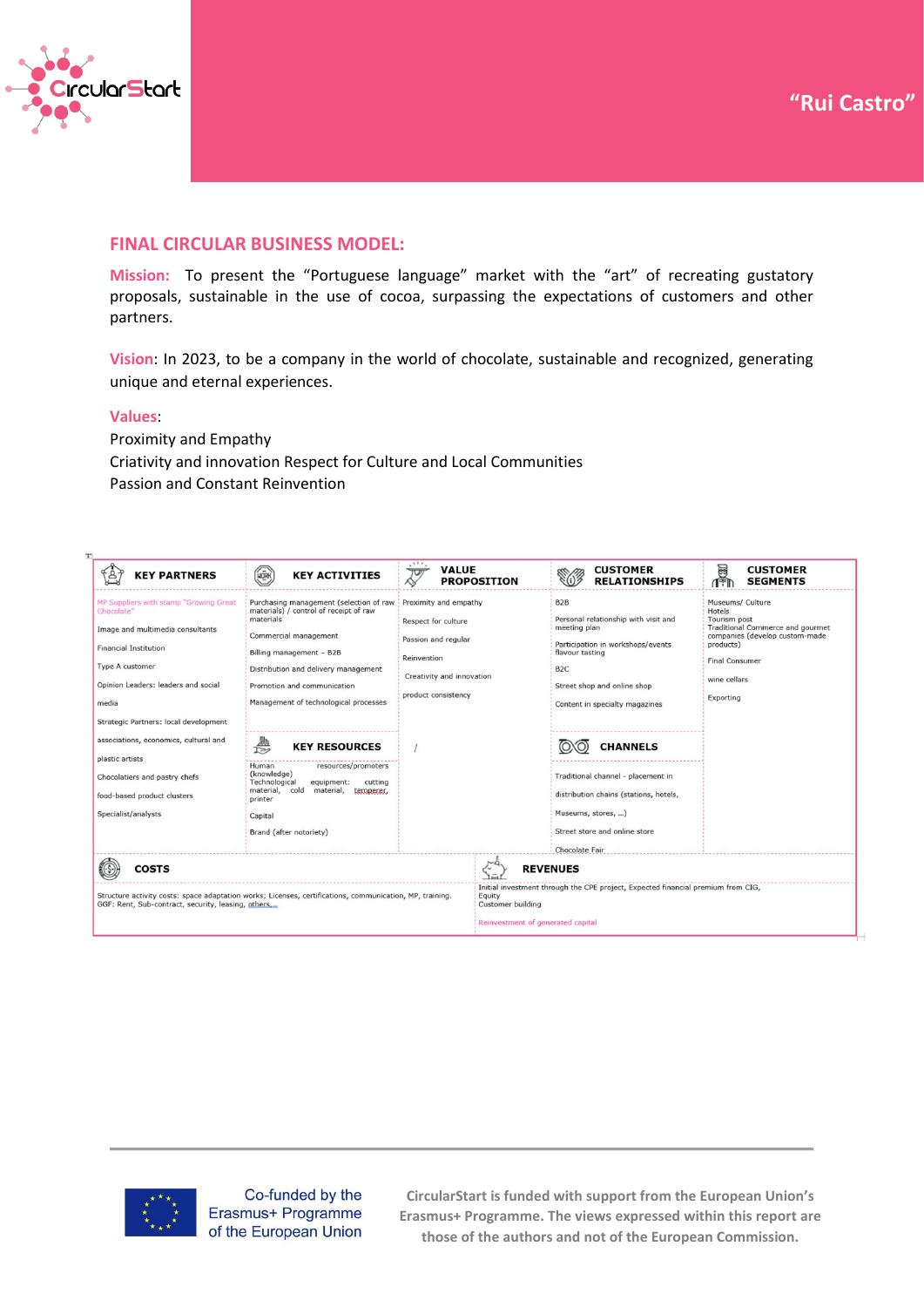



## **WHICH ELEMENTS/CHARACTERISTICS OF THE BUSINESS IDEA/MODEL WHERE IMPROVED THANKS TO THE CIRCULAR-START MATERIALS?**



- **Vision:** Being a sustainable chocolat business
- Strategic Orientation: Respect for the "origins" of Cocoa;

 Orientation to Traditions; Guidance for Portuguese Communities

### **Resulting circularity profile – Results from the application of the Assessment Tool**





Co-funded by the Erasmus+ Programme of the European Union